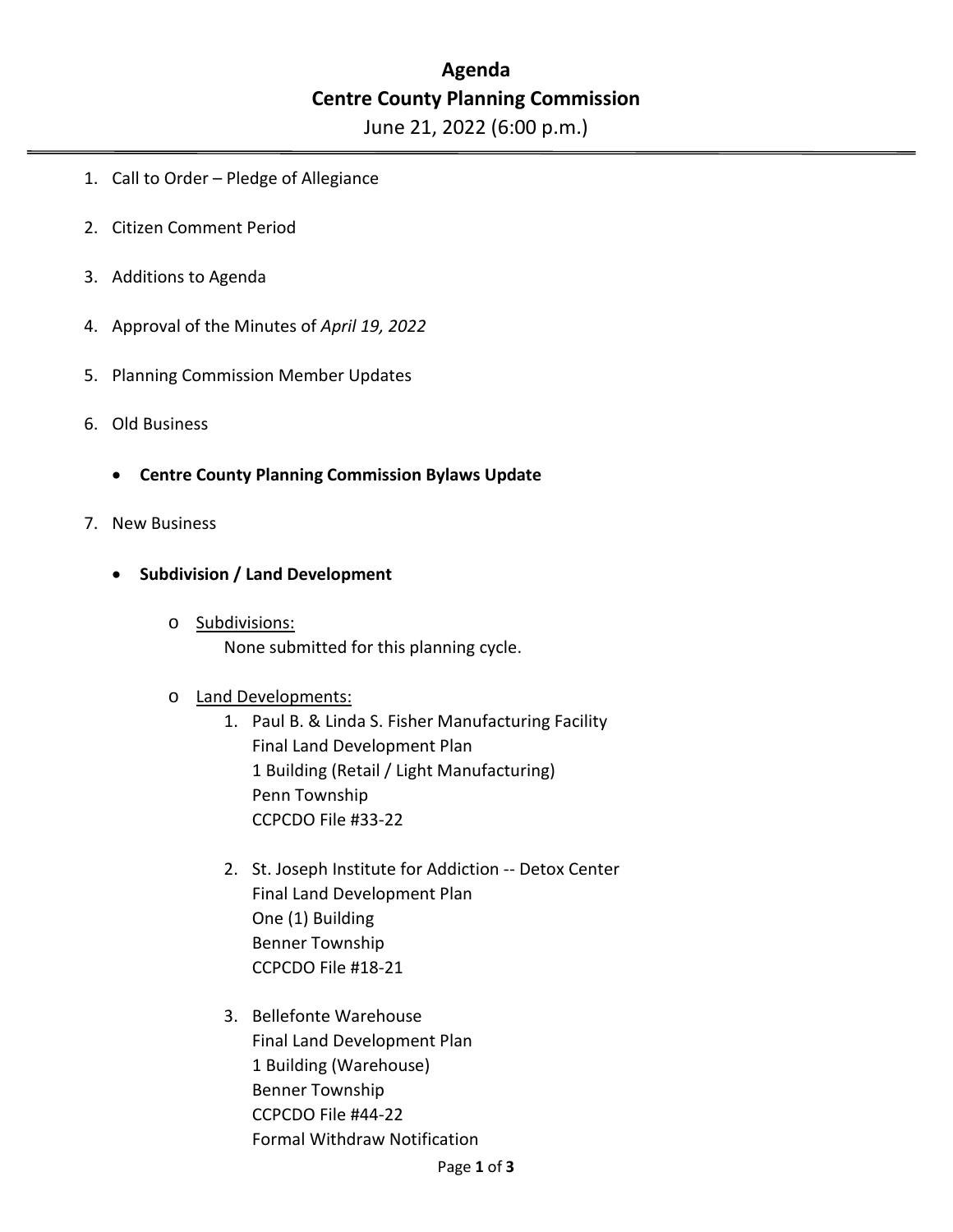June 21, 2022 (6:00 p.m.)

#### 7. New Business (continued)

### • **Subdivision / Land Development**

o Tabled Plans (no action):

G.M. McCrossin, Inc. -- Phase 2 Land Development Final Plan 1-Building (Commercial / Office) Benner Township **At the November 21, 2017, CCPC Meeting, the plan was tabled for action at the request of the applicant until further notice.**

## o Time Extensions: 12 Requests

- May 24, 2022 Meeting
	- 1. Eli B. & Linda Mae Esh Subdivision (Replot of Lot 6 of Plat Book 81, Page 174); Gregg Township; 2<sup>nd</sup> Request
	- 2. The Village of Nittany Glen -- Phase VII Land Development; Benner Township; 2<sup>nd</sup> Request
	- 3. Belle Rose Townhomes -- Preliminary Land Development; Benner Township; 3rd Request
	- 4. Aaronsburg Dollar General Store Land Development; Haines Township; 3rd Request
	- 5. S & A Homes, Inc. Subdivision of Lot 2RR of Plat Book 92, Page 67; Walker Township; 4th Request
- Uune 21, 2022 Meeting
	- 1. Harvest Meadows -- Phase 1 Subdivision; Benner Township; 1<sup>st</sup> Request
	- 2. The Village of Nittany Glen -- Phase VI; Benner Township; 2<sup>nd</sup> Request
	- 3. DBRA Enterprises, L.P. Subdivision; Potter Township; 3rd Request
	- 4. Happy Valley Blended Products Land Development; Benner Township; 3rd Request
	- 5. Sandy Ridge II Wind Project Land Development; Taylor Township; 3rd Request
	- 6. Premier RV Storage Land Development; Potter Township; 6th Request
	- 7. LSC RP, LLC Land Development / Subdivision; Benner Township; 7<sup>th</sup> Request
- o Centre County Major Subdivision and Land Development Sub-Committee Meeting:
	- Sub-Committee Meeting (virtual) Scheduled for Thursday, June 30, 2022 (4:00pm)
		- Reviewing the following plan:
			- o Preliminary / Final Land Development Plan -- Benner Pike Hotel; Benner Township